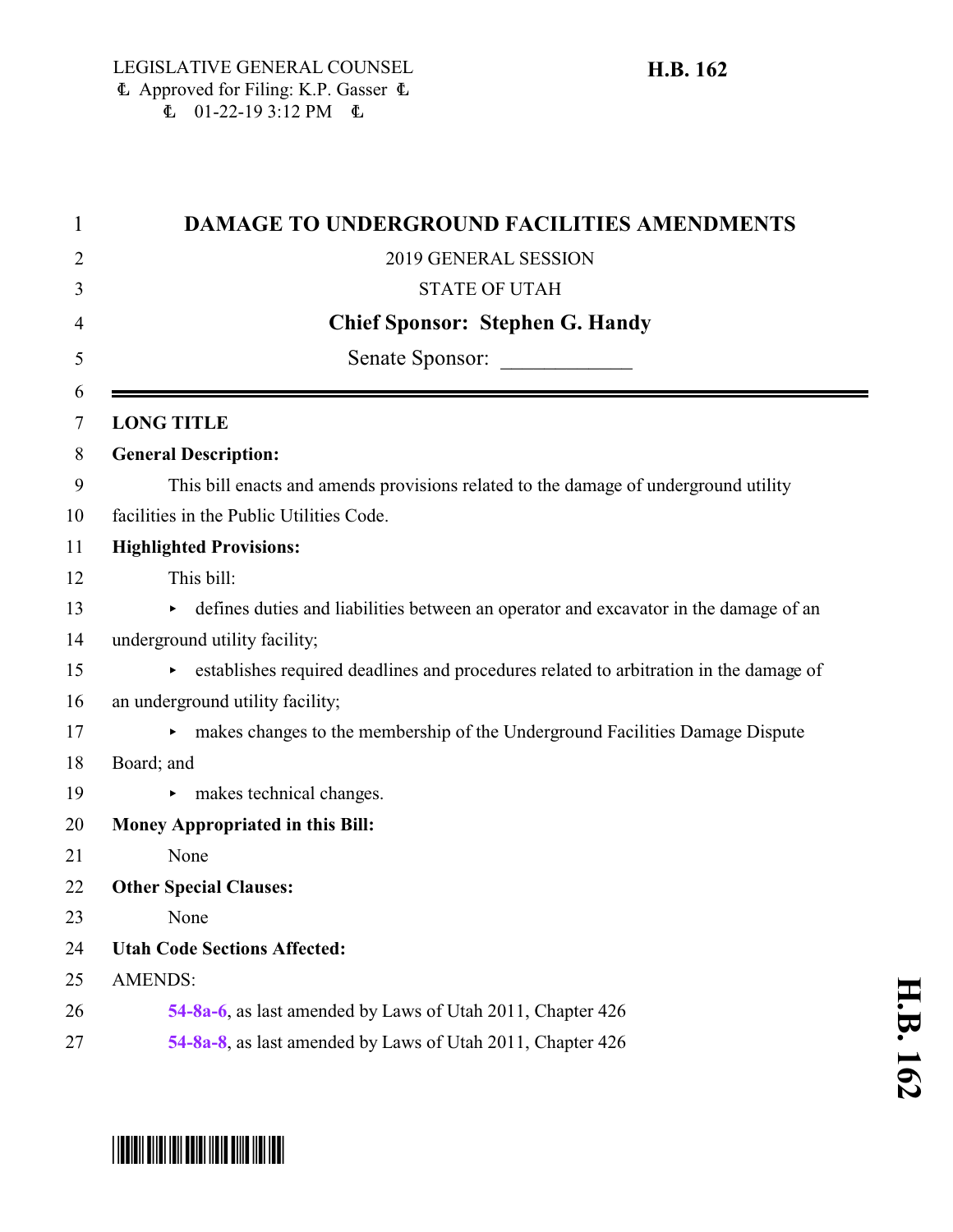<span id="page-1-0"></span>**H.B. 162 01-22-19 3:12 PM**

<span id="page-1-2"></span><span id="page-1-1"></span>

|      | 54-8a-13, as last amended by Laws of Utah 2010, Chapter 286                                |
|------|--------------------------------------------------------------------------------------------|
|      | <b>ENACTS:</b>                                                                             |
|      | 54-8a-6.5, Utah Code Annotated 1953                                                        |
|      | Be it enacted by the Legislature of the state of Utah:                                     |
|      | Section 1. Section 54-8a-6 is amended to read:                                             |
|      | 54-8a-6. Duties and liabilities of an excavator.                                           |
|      | (1) Damage to an underground facility by an excavator who excavates but fails to           |
|      | comply with Section 54-8a-4, is prima facie evidence that the excavator is liable for any  |
|      | damage caused by the negligence of that excavator.                                         |
|      | (2) (a) An excavator is not liable for a civil penalty under this chapter if the excavator |
| has: |                                                                                            |
|      | (i) given proper notice of the proposed excavation as required in this chapter;            |
|      | (ii) marked the area of the proposed excavation as required in Section 54-8a-4;            |
|      | (iii) complied with Section $54-8a-5.5$ ; and                                              |
|      | (iv) complied with Section 54-8a-7.                                                        |
|      | (b) An excavator is liable for damage incurred by an operator if:                          |
|      | (i) the operator complies with Section $54-8a-5$ ; and                                     |
|      | (ii) the damage occurs within 24 inches of the operator's markings or the physical         |
|      | presence of an above ground facility, including a manhole, meter, or junction box.         |
|      | (3) A person licensed under Title 58, Chapter 55, Utah Construction Trades Licensing       |
|      | Act, that violates this chapter shall be considered to have engaged in unlawful conduct as |
|      | defined in Subsection $58-55-501(16)(a)$ .                                                 |
|      | Section 2. Section 54-8a-6.5 is enacted to read:                                           |
|      | 54-8a-6.5. Duties and liabilities of an operator.                                          |
|      | An operator is liable for damage incurred by an excavator if:                              |
|      | the excavator complies with this chapter; and<br>(1)                                       |
|      | (2) the operator fails to comply with this chapter.                                        |
|      | Section 3. Section 54-8a-8 is amended to read:                                             |
|      | 54-8a-8. Civil penalty for damage -- Exceptions -- Other remedies.                         |
|      | (1) A civil penalty may be imposed for a violation of this chapter as provided in this     |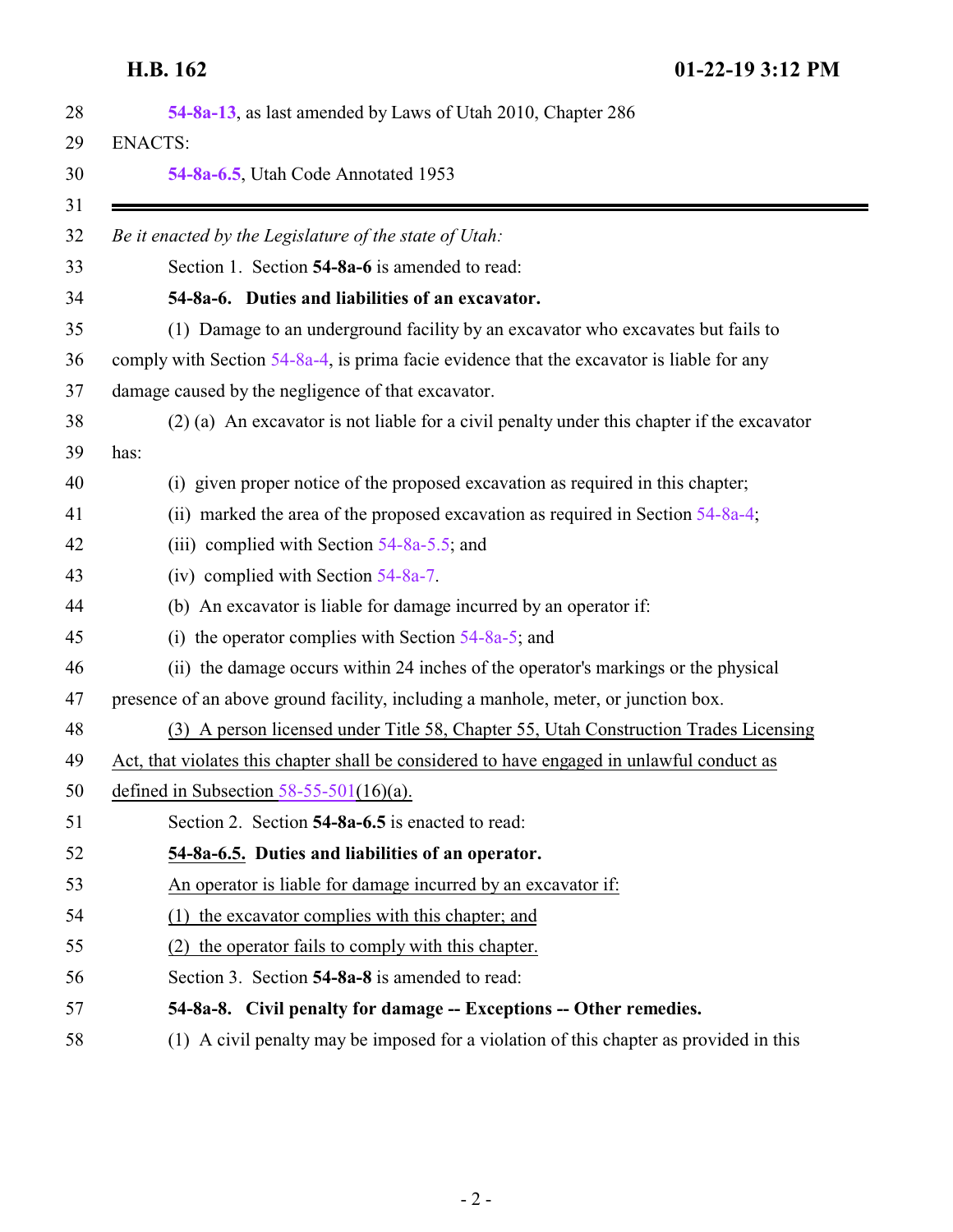### **01-22-19 3:12 PM H.B. 162**

| section.                                                                                       |
|------------------------------------------------------------------------------------------------|
| (2) A civil penalty under this section may be imposed on:                                      |
| (a) any person who violates this chapter in an amount no greater than \$5,000 for each         |
| violation with a maximum civil penalty of \$100,000 per excavation; or                         |
| (b) an excavator who fails to provide notice of an excavation in accordance with               |
| Section 54-8a-4 in an amount no greater than \$500 in addition to the amount under Subsection  |
| $(2)(a)$ .                                                                                     |
| (3) Notwithstanding Subsection $(2)(a)$ , a penalty under this chapter may not be              |
| imposed on an excavator or operator unless the excavator or operator fails to comply with this |
| chapter and damages an underground facility.                                                   |
| (4) The amount of a civil penalty under this section shall be made taking into                 |
| consideration the following:                                                                   |
| (a) the excavator's or operator's history of any prior violation or penalty;                   |
| (b) the seriousness of the violation;                                                          |
| (c) any discharge or pollution resulting from the damage;                                      |
| (d) the hazard to the health or safety of the public;                                          |
| (e) the degree of culpability and willfulness of the violation;                                |
| (f) any good faith of the excavator or operator; and                                           |
| (g) any other factor considered relevant, including the number of past excavations             |
| conducted by the excavator, the number of location requests made by the excavator and the      |
| number of location markings made for the excavator or by the operator.                         |
| $(5)$ "Good faith," as used in Subsection $(4)(f)$ , includes actions taken before the filing  |
| of an action for civil penalty under this section to:                                          |
| (a) remedy, in whole or in part, a violation of this chapter; or                               |
| (b) mitigate the consequences and damages resulting from a violation of this chapter.          |
| (6) (a) A civil penalty may not be imposed on an excavator if the damage to an                 |
| underground facility results from an operator's:                                               |
| (i) failure to mark; or                                                                        |
| (ii) inaccurate marking or locating of the operator's underground facilities.                  |
| (b) In addition to or in lieu of part of or all of a civil penalty, the excavator or operator  |
| may be required to undertake actions that are designed to prevent future violations of this    |
|                                                                                                |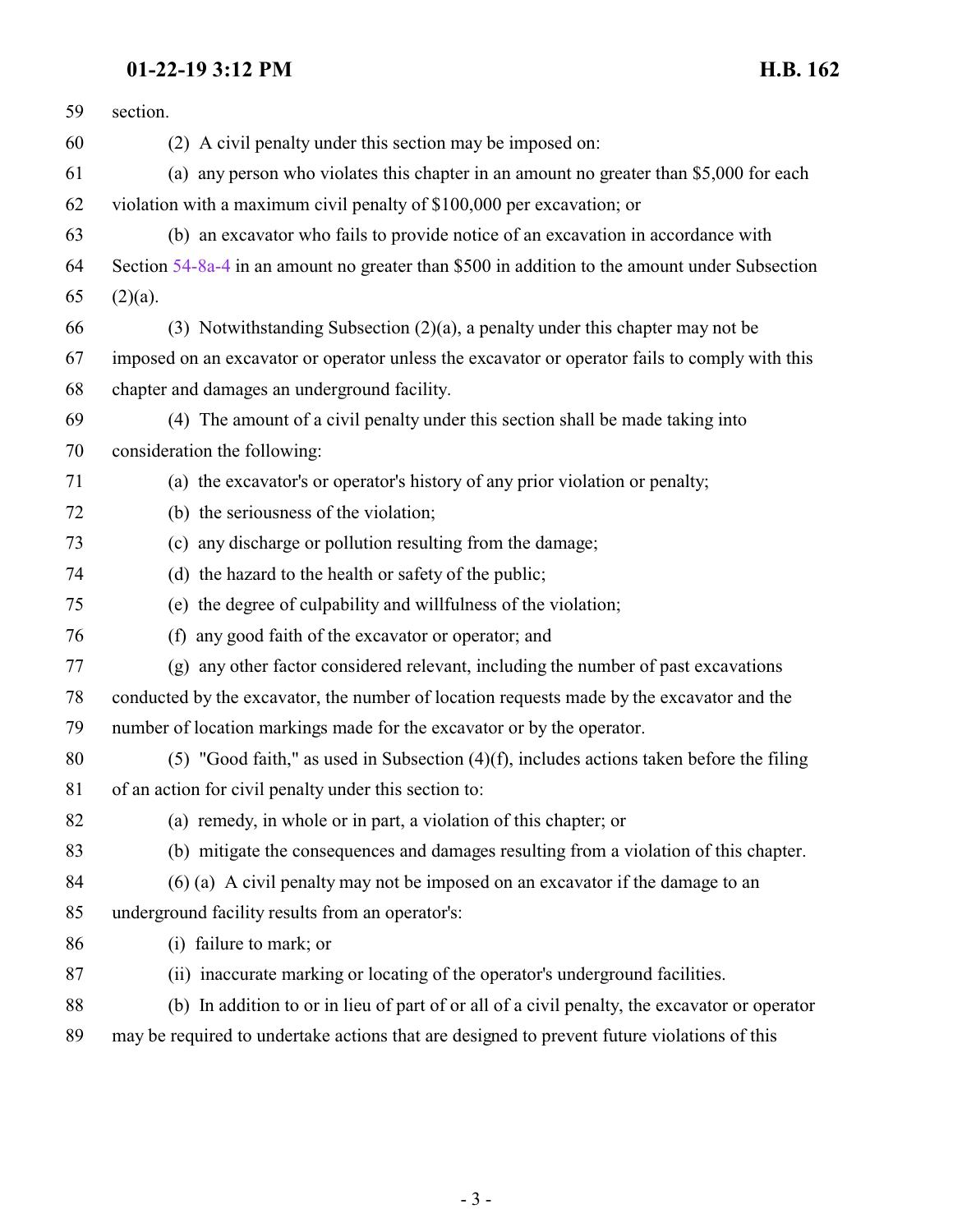## **H.B. 162 01-22-19 3:12 PM**

<span id="page-3-0"></span>

| 90  | chapter, including attending safety and compliance training, improving internal monitoring and |
|-----|------------------------------------------------------------------------------------------------|
| 91  | compliance processes and procedures, or any other action that may result in compliance with    |
| 92  | this chapter.                                                                                  |
| 93  | (7) Subsection (1) does not apply to an excavation made:                                       |
| 94  | (a) during an emergency, if reasonable precautions are taken to protect any                    |
| 95  | underground facility;                                                                          |
| 96  | (b) in agricultural operations;                                                                |
| 97  | (c) for the purpose of finding or extracting natural resources; or                             |
| 98  | (d) with hand tools on property owned or occupied by the excavator.                            |
| 99  | (8) (a) A civil penalty under this section is in addition to any damages that an operator      |
| 100 | or an excavator may seek to recover.                                                           |
| 101 | (b) In an action brought under this section, the prevailing party shall be awarded its         |
| 102 | costs and attorney fees as determined by the court.                                            |
| 103 | (9) As a condition precedent to an operator or excavator seeking compensation from             |
| 104 | the other for damages, arising from a violation of this chapter, not including personal injury |
| 105 | damages, the aggrieved party shall:                                                            |
| 106 | (a) give written notice to the party allegedly at fault within 45 days of the date the         |
| 107 | aggrieved party became aware of the occurrence of said damages notifying the party allegedly   |
| 108 | at fault of the nature of the damages, if known;                                               |
| 109 | (b) send the party allegedly at fault a bill for the alleged damages within 180 days from      |
| 110 | the notice set forth in Subsection $(9)(a)$ ; and                                              |
| 111 | (c) commence an action against the party allegedly at fault by demanding arbitration           |
| 112 | under Section $54-8a-13$ or as otherwise allowed by law within one year from the later of:     |
| 113 | (i) the bill being sent under Subsection $(9)(b)$ ; or                                         |
| 114 | 60 days after the repairs are completed and invoiced.<br>(i)                                   |
| 115 | (10) Either party is excused from the notice requirements set forth in Subsection (9) if       |
| 116 | the other party fails to comply with the requirements of this chapter.                         |
| 117 | Section 4. Section 54-8a-13 is amended to read:                                                |
| 118 | 54-8a-13. Underground Facilities Damage Dispute Board -- Arbitration --                        |
| 119 | Relationship with Public Service Commission.                                                   |
| 120 | (1) There is created within the commission the Underground Facilities Damage                   |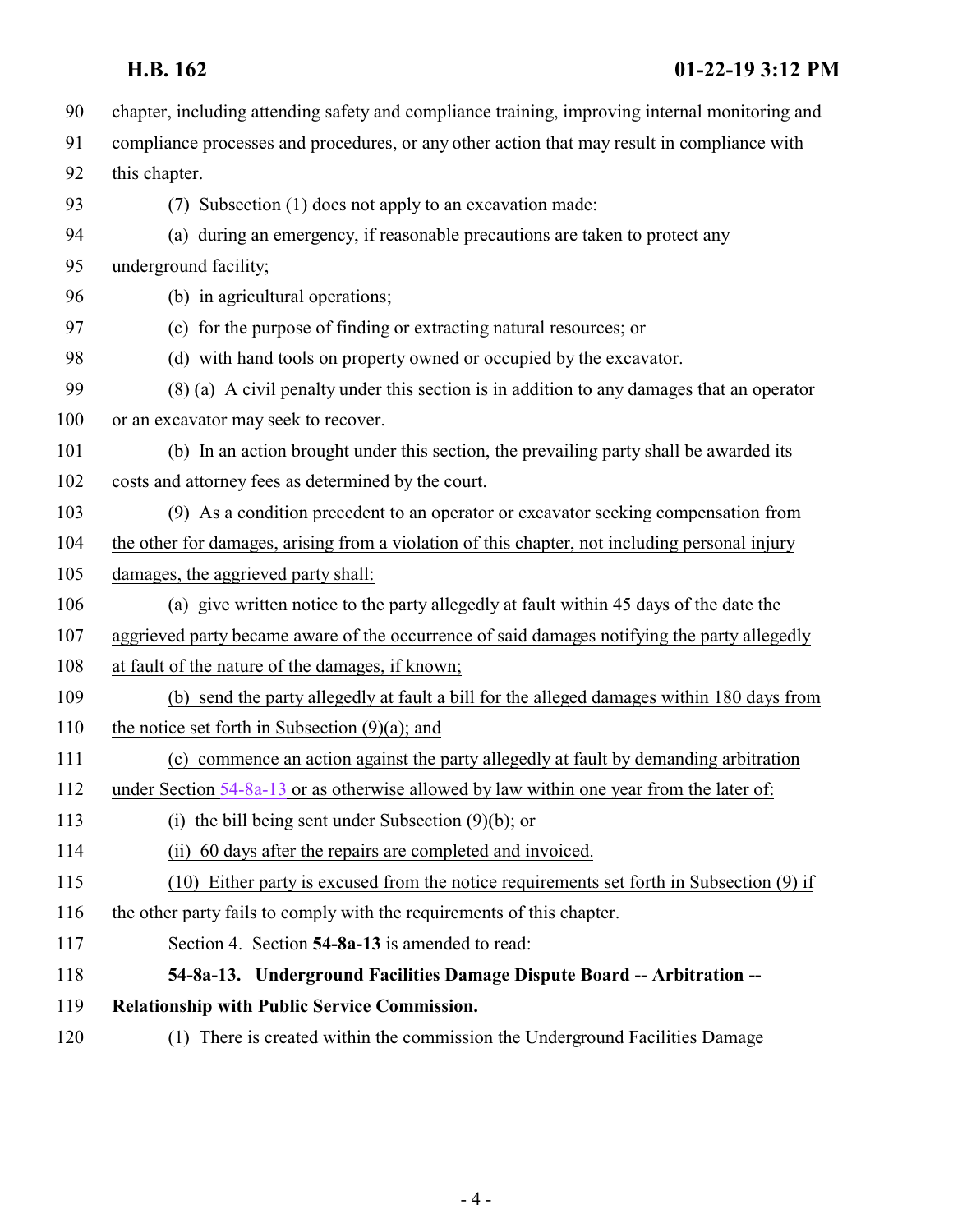# **01-22-19 3:12 PM H.B. 162**

| 121 | Dispute Board to arbitrate a dispute arising from:                                                              |
|-----|-----------------------------------------------------------------------------------------------------------------|
| 122 | (a) an operator's or excavator's violation of this chapter; and                                                 |
| 123 | (b) damage caused by excavation during an emergency.                                                            |
| 124 | (2) The board consists of $[\text{five}]$ seven members appointed by the governor as follows:                   |
| 125 | (a) [one member] two members from a list of names provided to the governor by $\lceil a \rceil$                 |
| 126 | group] the association established under Section 54-8a-9 representing operators;                                |
| 127 | (b) one member from a list of names provided to the governor by the Associated                                  |
| 128 | Builders and Contractors;                                                                                       |
| 129 | $[\text{fb}]$ (c) one member from a list of names provided to the governor by the Associated                    |
| 130 | <b>General Contractors;</b>                                                                                     |
| 131 | $[\text{e}^{-\text{e}}]$ (d) one member from a list of names provided to the governor by Blue Stakes of         |
| 132 | Utah;                                                                                                           |
| 133 | $[\text{d} \cdot \text{d} \cdot]$ (e) one member from a list of names provided to the governor by the Utah Home |
| 134 | Builders Association; and                                                                                       |
| 135 | $[\text{e}(\text{e})]$ (f) one member from the Division of Public Utilities.                                    |
| 136 | $(3)$ (a) A member of the board:                                                                                |
| 137 | (i) shall be appointed for a three-year term; and                                                               |
| 138 | (ii) may continue to serve until the member's successor takes office.                                           |
| 139 | (b) At the time of appointment, the governor shall stagger the terms of the members to                          |
| 140 | ensure that approximately 1/3 of the members of the board are reappointed each year.                            |
| 141 | (c) A vacancy in the board shall be filled:                                                                     |
| 142 | (i) for the unexpired term; and                                                                                 |
| 143 | (ii) in the same manner as the board member is initially appointed.                                             |
| 144 | (d) The board shall select an alternate for a specific board member to serve on a                               |
| 145 | specific case if it becomes necessary to replace a member who has a conflict of interest because                |
| 146 | a dispute involves that member or that member's employer.                                                       |
| 147 | (4) [ <del>Three</del> ] Four members of the board constitute a quorum.                                         |
| 148 | (5) The board may, upon agreement of the disputing parties, arbitrate a dispute                                 |
| 149 | regarding damages, not including personal injury damages, arising between:                                      |
| 150 | (a) an operator;                                                                                                |
| 151 | (b) an excavator;                                                                                               |